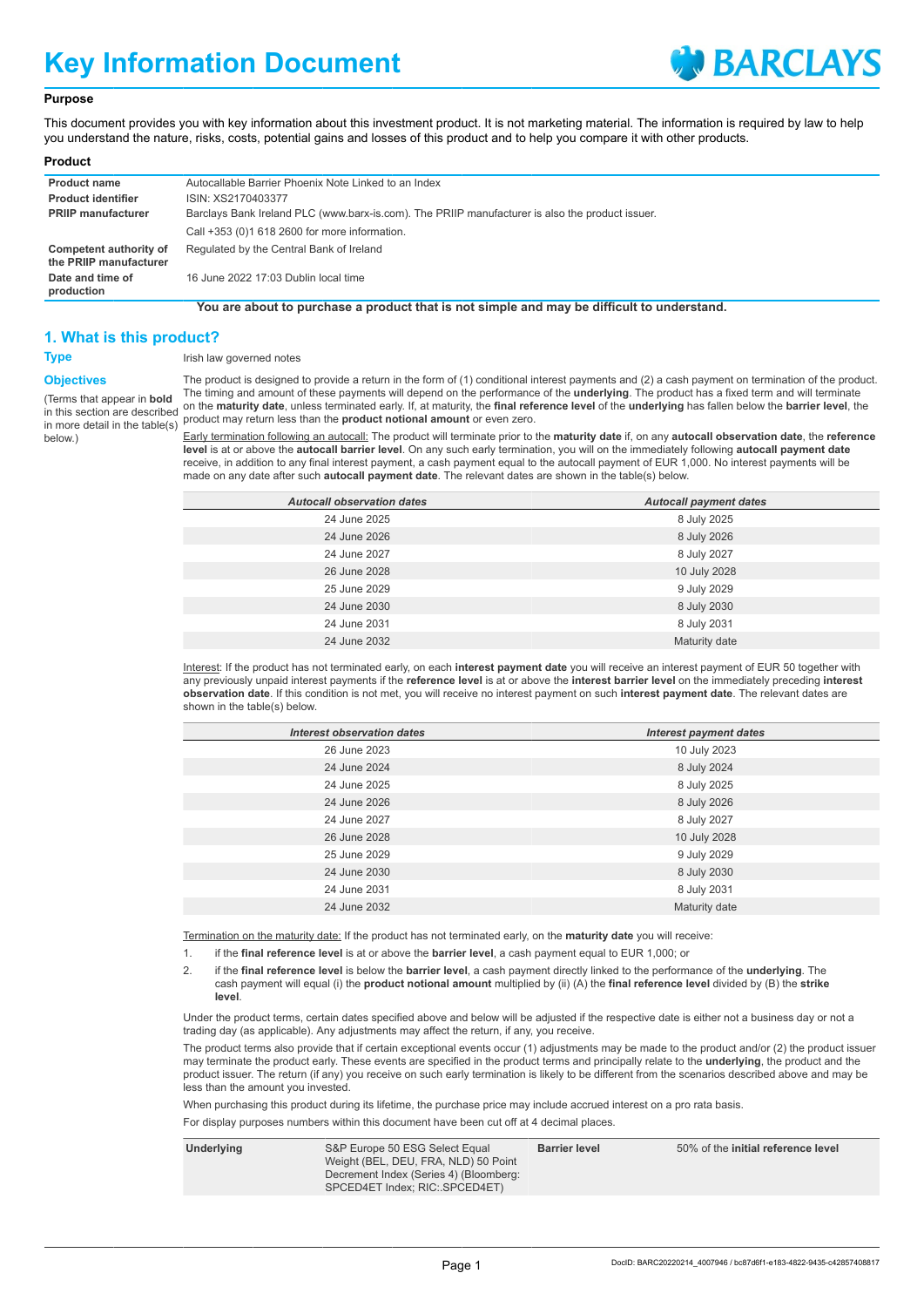| <b>Underlying market</b>                 | Equity                                               | Reference level             | The closing level of the <b>underlying</b> as per<br>the reference source |
|------------------------------------------|------------------------------------------------------|-----------------------------|---------------------------------------------------------------------------|
| <b>Product notional amount</b> EUR 1,000 |                                                      | Reference source            | <b>FTSE International Limited</b>                                         |
| <b>Issue price</b>                       | 100% of the product notional amount                  | Final reference level       | The reference level on the final<br>valuation date                        |
| <b>Product currency</b>                  | Euro (EUR)                                           | Initial valuation date      | 24 June 2022                                                              |
| Underlying currency                      | <b>EUR</b>                                           | <b>Final valuation date</b> | 24 June 2032                                                              |
| Issue date                               | 8 July 2022                                          | Maturity date / term        | 8 July 2032                                                               |
| Initial reference level                  | The reference level on the initial<br>valuation date | Autocall barrier level      | 85% of the initial reference level                                        |
| <b>Strike level</b>                      | 100% of the initial reference level                  | Interest barrier level      | 60% of the initial reference level                                        |

**Intended retail investor** The product is intended to be offered to retail investors who fulfil all of the criteria below:

- 1. they have the ability to make an informed investment decision through sufficient knowledge and understanding of the product and its specific risks and rewards, either independently or through professional advice, and they may have experience of investing in and/or holding a number of similar products providing a similar market exposure;
- 2. they seek income, expect the movement in the underlying to perform in a way that generates a favourable return, have an investment horizon of the recommended holding period specified below and understand that the product may terminate early;
- 3. they accept the risk that the issuer could fail to pay or perform its obligations under the product and they are able to bear a total loss of their investment; and
- 4. they are willing to accept a level of risk to achieve potential returns that is consistent with the summary risk indicator shown below. The product is not intended to be offered to retail clients who do not fulfil these criteria.

#### **2. What are the risks and what could I get in return?**

**Risk indicator**



**Lower risk Higher risk**

**The risk indicator assumes you keep the product for 10 years. The actual risk can vary significantly if you cash in at an early stage and you may get back less. You may not be able to cash in early. You may have to pay significant extra costs to cash in early.**

The summary risk indicator is a guide to the level of risk of this product compared to other products. It shows how likely it is that the product will lose money because of movements in the markets or because we are not able to pay you.

We have classified this product as 4 out of 7, which is a medium risk class. This rates the potential losses from future performance of the **underlying** at a medium level and the potential for us to be unable to pay you any amounts due as very unlikely.

This product does not include any protection from future market performance so you could lose some or all of your investment.

If we are not able to pay you what is owed, you could lose your entire investment.

For detailed information about all risks relating to the product please refer to the risk sections of the prospectus and any supplements thereto as specified in the section "7. Other relevant information" below.

#### **Performance scenarios Market developments in the future cannot be accurately predicted. The scenarios shown are only an indication of some of the possible outcomes based on recent returns. Actual returns could be lower.**

| <b>Investment: EUR 10,000</b> |                                        |               |               |                                 |
|-------------------------------|----------------------------------------|---------------|---------------|---------------------------------|
| <b>Scenarios</b>              |                                        | 1 year        | 5 years       | 10 years                        |
|                               |                                        |               |               | (Recommended<br>holding period) |
| <b>Stress scenario</b>        | What you might get back<br>after costs | EUR 6,390.57  | EUR 4,620.30  | EUR 2,587.44                    |
|                               | Average return each year               | $-36.0943%$   | $-14.3092\%$  | $-12.6452%$                     |
| Unfavourable scenario         | What you might get back<br>after costs | EUR 9.768.41  | EUR 9.863.81  | EUR 7.555.10                    |
|                               | Average return each year               | $-2.3159%$    | $-0.2739%$    | $-2.7647%$                      |
| Moderate scenario             | What you might get back<br>after costs | EUR 10,328.41 | EUR 11,555.00 | EUR 11,500.00*                  |
|                               | Average return each year               | 3.284%        | 2.9328%       | 1.4074%                         |
| Favourable scenario           | What you might get back<br>after costs | EUR 10,520.98 | EUR 11.749.93 | EUR 13,500.00**                 |
|                               | Average return each year               | 5.2097%       | 3.2778%       | 3.0465%                         |

\* This scenario assumes that the product early terminates in July 2025 and you do not reinvest the proceeds.

\*\* This scenario assumes that the product early terminates in July 2029 and you do not reinvest the proceeds.

This table shows the money you could get back over the next 10 years under different scenarios, assuming that you invest EUR 10,000.

The scenarios shown illustrate how your investment could perform. You can compare them with the scenarios of other products. The scenarios presented are an estimate of future performance based on evidence from the past on how the value of this investment varies, and are not an exact indicator. What you get will vary depending on how the market performs and how long you keep the product. The stress scenario shows what you might get back in extreme market circumstances, and it does not take into account the situation where we are not able to pay you. In addition, you should note that the results shown for the intermediate holding periods do not reflect estimates of the product's future value. You should therefore not base your investment decision on the results shown for these interim holding periods.

The figures shown include all the costs of the product itself, but may not include all the costs that you pay to your advisor or distributor. The figures do not take into account your personal tax situation, which may also affect how much you get back.